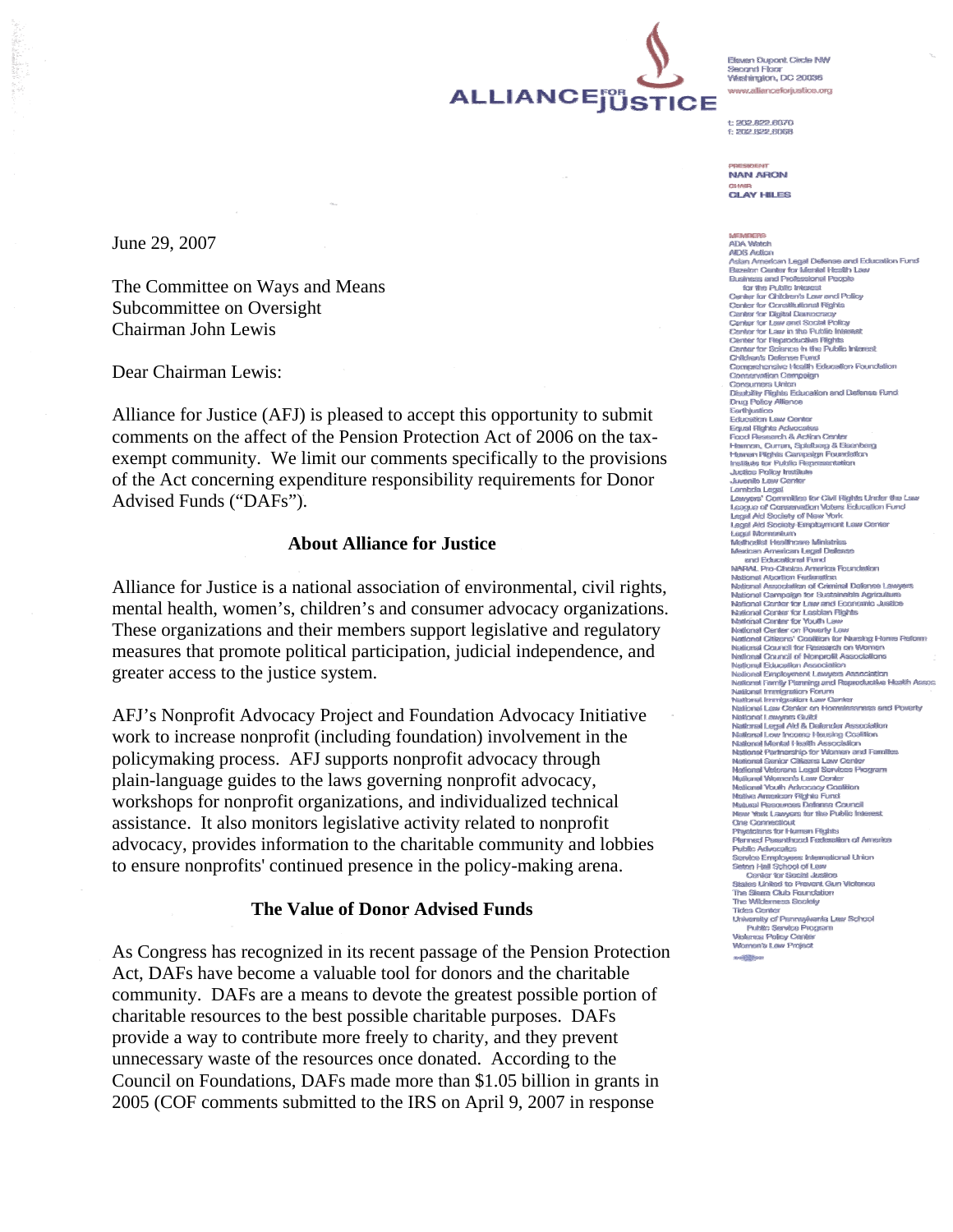Alliance for Justice Comments on Expenditure Responsibility for Donor Advised Funds Page 2 of 4

 to IRS Notice 2007-21). Many of these grants went to small organizations and programs that otherwise would not have been funded.

While it was appropriate for Congress to establish legitimate safeguards to prevent abuse of DAFs – or any other type – of tax-exempt organization, it is also important to protect the important role that DAFs play in ensuring the most efficient use of charitable resources. This is especially important since, as mentioned in the Advisory soliciting these comments, "[m]ost of the provisions [in the PPA related to tax-exempt organizations] were never discussed on a bipartisan basis, nor the subject of Committee hearings, during the 109<sup>th</sup> Congress."

## **Expenditure Responsibility and DAFs**

AFJ believes that the requirements of "expenditure responsibility" on certain distributions from DAFs imposed by the PPA are different from the restrictions that apply only to private foundations. Making such a distinction does not impede Congress' goal (as stated in the Advisory) of improving accountability among DAFs.

Section 4966 of the IRC, added by section 1231 of the PPA, imposes a 20% tax on certain distributions of DAFs. All distributions to individuals fall within the scope of such "taxable distributions," and most other distributions<sup>[1](#page-1-0)</sup> from DAFs will likewise be taxed unless the DAF restricts the use of the funds to charitable purposes and exercises "expenditure responsibility" in accordance with IRC section 4945(h).

Section 4945(h) states that:

 $\overline{a}$ 

…expenditure responsibility… means that the private foundation is responsible to exert all reasonable efforts and to establish adequate procedures –

(1) to see that the grant is spent solely for the purposes for which made,

(2) to obtain full and complete reports from the grantee on how the funds are spent, and

(3) to make full and detailed reports with respect to such expenditures to the Secretary.

Prior to the PPA, only private foundations were required to make grants under the expenditure responsibility requirements of section 4945(h). Due to concern over the more limited control of private foundations, private foundations are subject to greater restrictions than are public charities, including how their funds can be spent. Federal tax law imposes a tax on certain private foundation expenditures, including those for lobbying and carrying on, directly or indirectly, voter registration drives. However, no such restrictions on grantmaking apply to public charities. In contrast to private foundations, *public charities may earmark funds for lobbying*. See, for example, IRC section 501(h) (permitting limited lobbying expenditures by

<span id="page-1-0"></span><sup>&</sup>lt;sup>1</sup> There are exceptions allowing tax-free distributions to the DAF's sponsoring organization, to other DAFs, or to charities other than certain types of supporting organizations or charities controlled by the donor or the donor's advisor.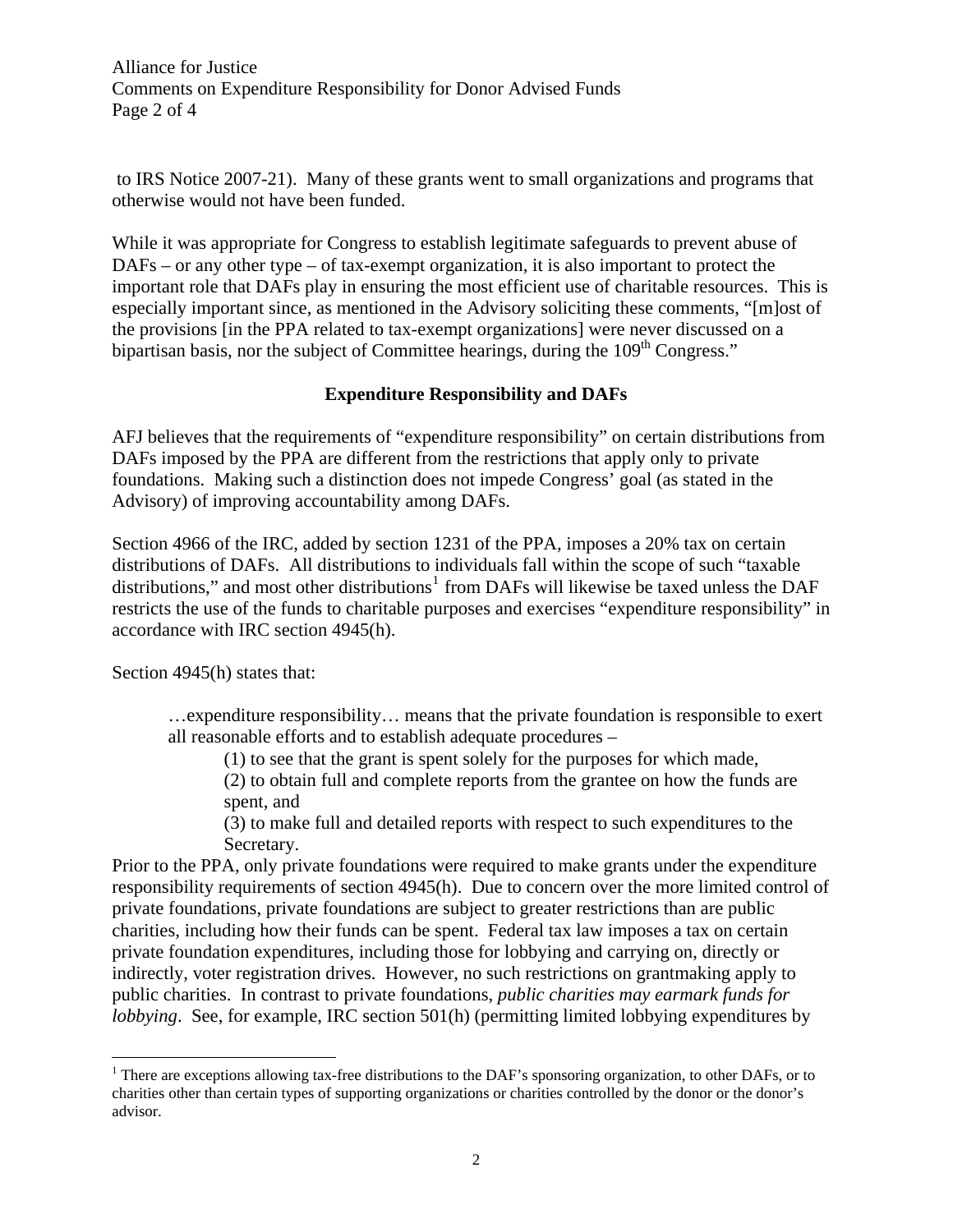Alliance for Justice Comments on Expenditure Responsibility for Donor Advised Funds Page 3 of 4

charities). Likewise, charities *may* conduct voter registration activities. See, for example, IRC section 4945(f) (permitting grants to certain charities to conduct voter registration activities).

The restrictions on private foundation expenditures were written into the expenditure responsibility regulations to prevent the use of foundation funds for prohibited purposes. Treasury Regulation § 53.4945-5(b)(3) describes four criteria for private foundations to exercise expenditure responsibility:

- (i) To repay any portion of the amount granted which is not used for the purposes of the grant,
- (ii) To submit full and complete annual reports on the matter in which the funds are spent and the progress made in accomplishing the purposes of the grant . . .,
- (iii) To maintain records of receipts and expenditures and to make its books and records available to the grantor at reasonable times, and
- (iv) Not to use any of the funds
	- a. To carry on propaganda, or otherwise to attempt, to influence legislation (within the meaning of section  $4945(d)(1)$ ),
	- b. To influence the outcome of any specific public election, or to carry on, directly or indirectly, any voter registration drive ....

The first three prongs correspond with the statutory definition, and the fourth prong prohibits the use of funds for certain purposes, such as lobbying and voter registration activity. When the Joint Committee on Taxation described expenditure responsibility, it referred to the first three prongs only (see pages 348-349 of the Technical Explanation of H.R. 4, The "Pension Protection Act of 2006," as Passed by the House on July 28, 2006, and as considered by the Senate on August 3, 2006, JCX-38-06, Aug. 3, 2006 ("JCT Report")). These prohibitions included in the fourth prong should not be applied to DAFs, as they exceed the fundamental purpose of expenditure responsibility. The expenditure responsibility requirements of section 4945(h) can be met without adding on the prohibitions in the fourth prong of the regulatory requirements.

## **Appropriate Expenditure Responsibility Requirements for DAFs**

The statute should be amended to clarify that while DAFs must exercise expenditure responsibility, their grants need not prohibit use of the funds for legitimate lobbying or voter registration activities. Based on the limited legislative history provided in the JCT report, we believe expenditure responsibility was imposed on DAFs to make sure grants from DAFs were spent as intended, not to prohibit or restrict how the funds can be spent.

In adding an expenditure responsibility requirement for certain DAF distributions, the PPA only referenced IRC section 4945(h)—the requirement that grant funds must be spent solely for purposes for which the grant was made. The PPA does not reference the restrictions of 4945(d) nor the Treasury regulations for expenditure responsibility by private foundations that incorporated those restrictions.